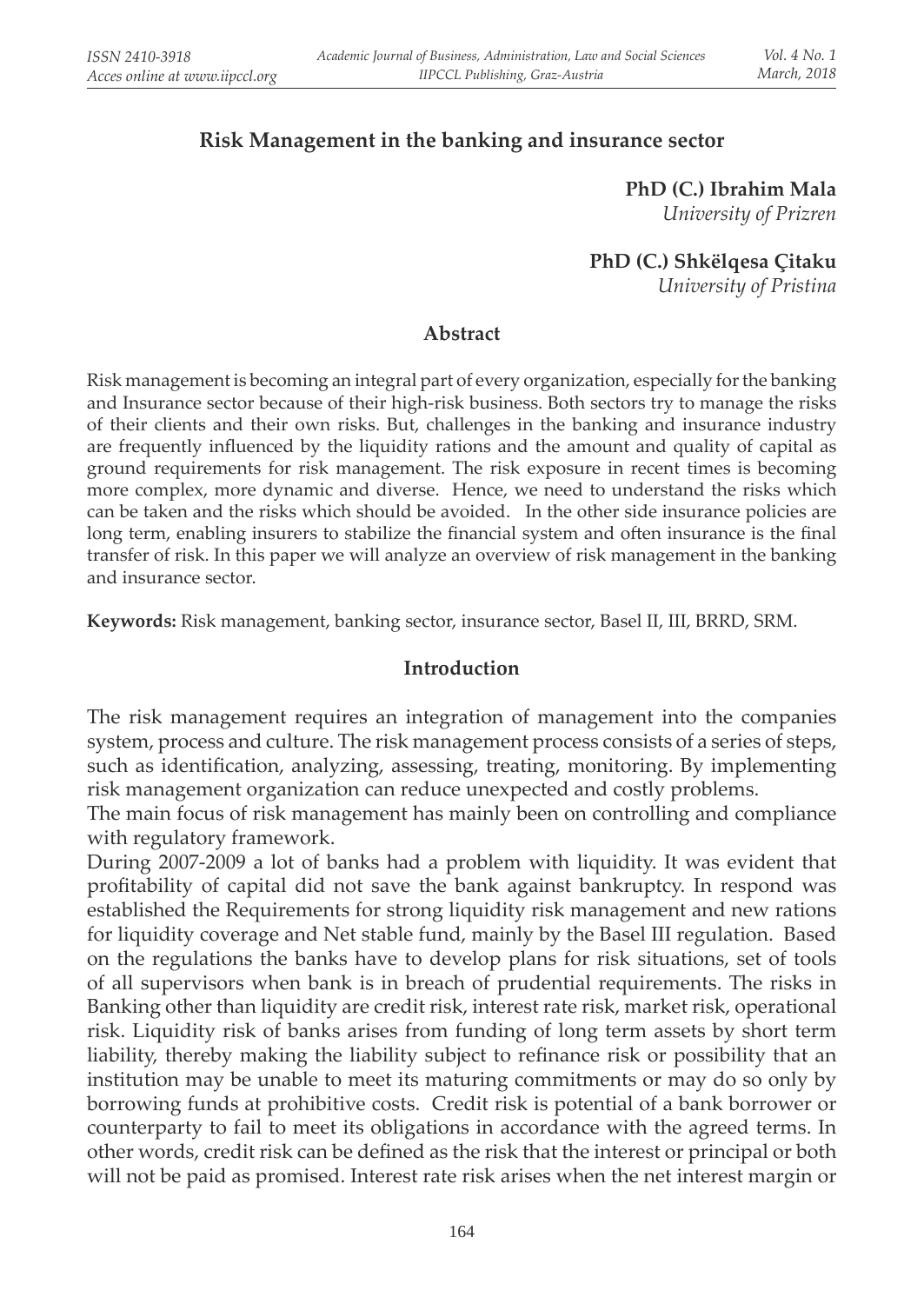the Market value of equity of an institution is affected due to changes in the interest rates. The interest rate risk has impact on the earning of the bank, liabilities and off balance sheet. Market risk results from adverse movements in the level or volatility of the market prices of interest rate instruments. In the financial market, bond prices and yields are inversely related. Operational risk is the risk of loss resulting from inadequate or failed internal processes, people and systems or from external events. Insurers are usually affected by material operational risk exposure, which may reach the same scale of other risk types such as insurance market and credit risk, depending on the specific business. The internal model approach under Solvency II requires a model – based quantification of operational risk for insurance and reinsurance companies.

Historically insurers have attributed company failure to underpricing, underreserving, under-supervised underwriting, irresponsible management, reinsurance abuse. This is because operational risk losses are the result of complex interaction among risks derived from business process.

In the past, companies have not collected operational risk data properly or across the full spectrum of their business activities. Consequently, the Solvency II regime presents a number of challenge and difficulties for insurers and reinsurers alike.

Solvency II rules introduce prudential requirements tailored to the specific risks which each insurer bears. They promote transparency, comparability and competitiveness in the insurance sector. The frame work consists of a Directive (Solvency II directive became fully applicable to European insurers and reinsurers on 1 January 2016). The Directive covers capital requirements, risk management and supervisory rules.

According to Directive the Insurance companies have to put in place an adequate and transparent governance system and conduct their own risk and solvency assessment on a regular basis.

Both banks and Insurers are subject of industry consolidation and globalization, competing in same markets, e.g. savings. Focused on cash flow the difference between them is that Insurer's assets are funded to term while banks need to chase financing continually. The possible factors that can jeopardize the liquidity position in insurance are the Increase of lapses of life policies, default of bond issuer or credit risk and financial market crises. Banks focus primarily on current costs against known revenues and the tenure of their products is generally much shorter than an insurance company's.

The insurance company is solvent when its own resources achieve the amount of the capital requirement. Solvency regulation in the insurance industry also develops operational risk measures. Basel II provides three pillar approach including capital ratios, supervisory procedures and ensure market discipline and transparency.

Basel II introduces operational risk in the bank requiring measuring, managing and capita allocation in order to calculate operational risks. It also provides metrics that are considered operational risk such as liquidity, credit, interest rate, market risk. Banks and insurers have to comply with Basel II and regulators.

Banks and insurance companies dominate each financial services industry. The major banking groups hold mainly household assets in form of personal deposits and saving and the insurance market is considered to hold an important role in contributing in